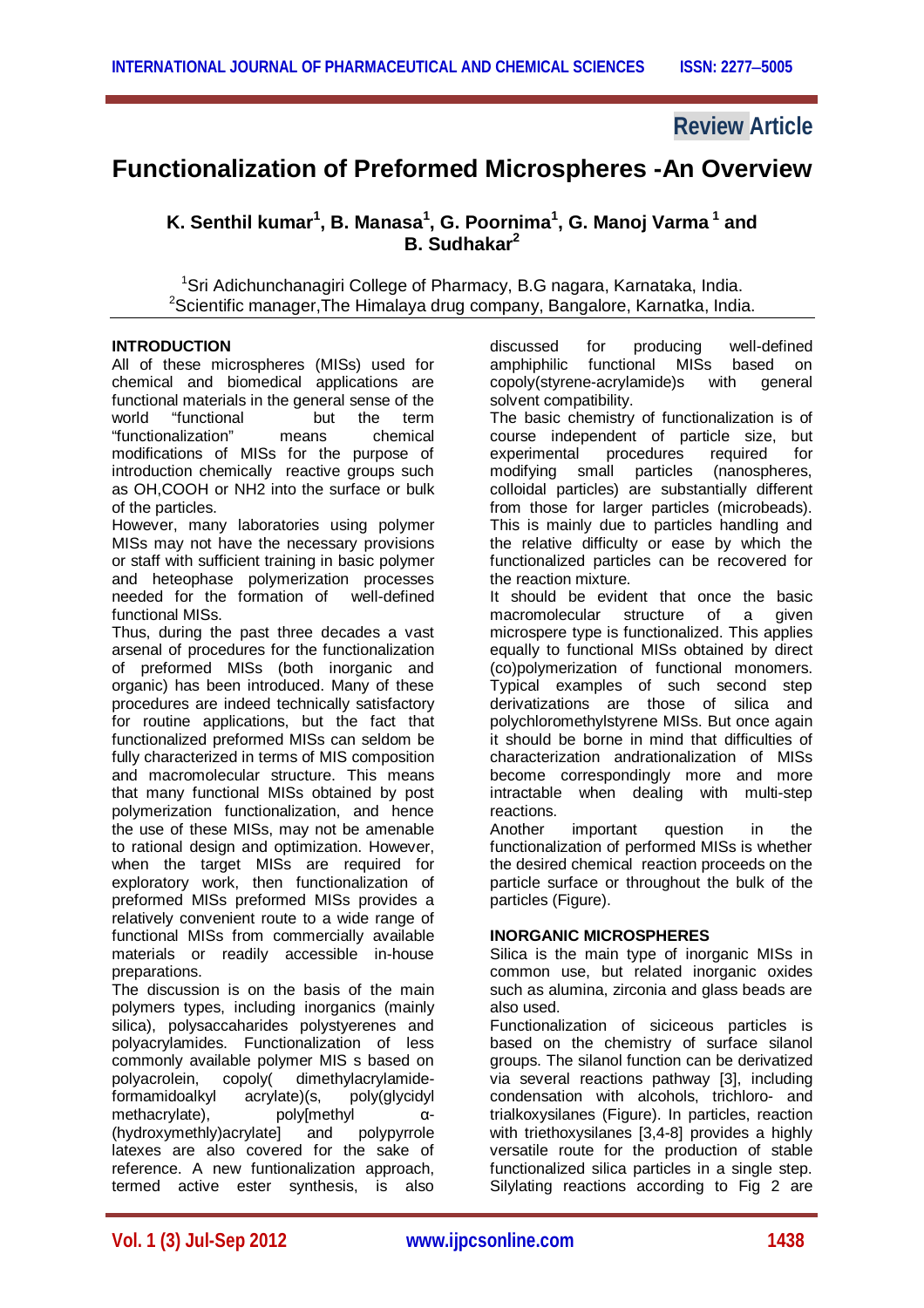carried out by refluxing the silica particles in a solution of the reagent in pure toluene [5,5], in toluene containing (trace of) water [6,7], are in aqueous media[8].

In either case, the chemistry of the reaction is complicated because the OH groups may be free or H-bonded , depending on the terminal history of the particles[6,9]. The silylation reaction shown in Fig 2 are also applicable to other inorganic particles such as titania and zirconia(10). Thus modification of colloidal

silica particles was performed according to Figure 2 by reaction with hydroxyl bearing reagents(e.g. octanol) to form their bonds, or trichloro- or trialkoxy silanes carrying various functions (Figure 3) . Colloidal silica particles containing  $OH$  or  $NH<sub>2</sub>$  groups were also prepared by diborane reduction of the corresponding particles bearing ester or nitrile functional groups.



In swelling media

Figure 1: Idealized particle morphologies in nonswelling and swelling media, which determine the course of functionalization on the particle surface or throught the bulk.

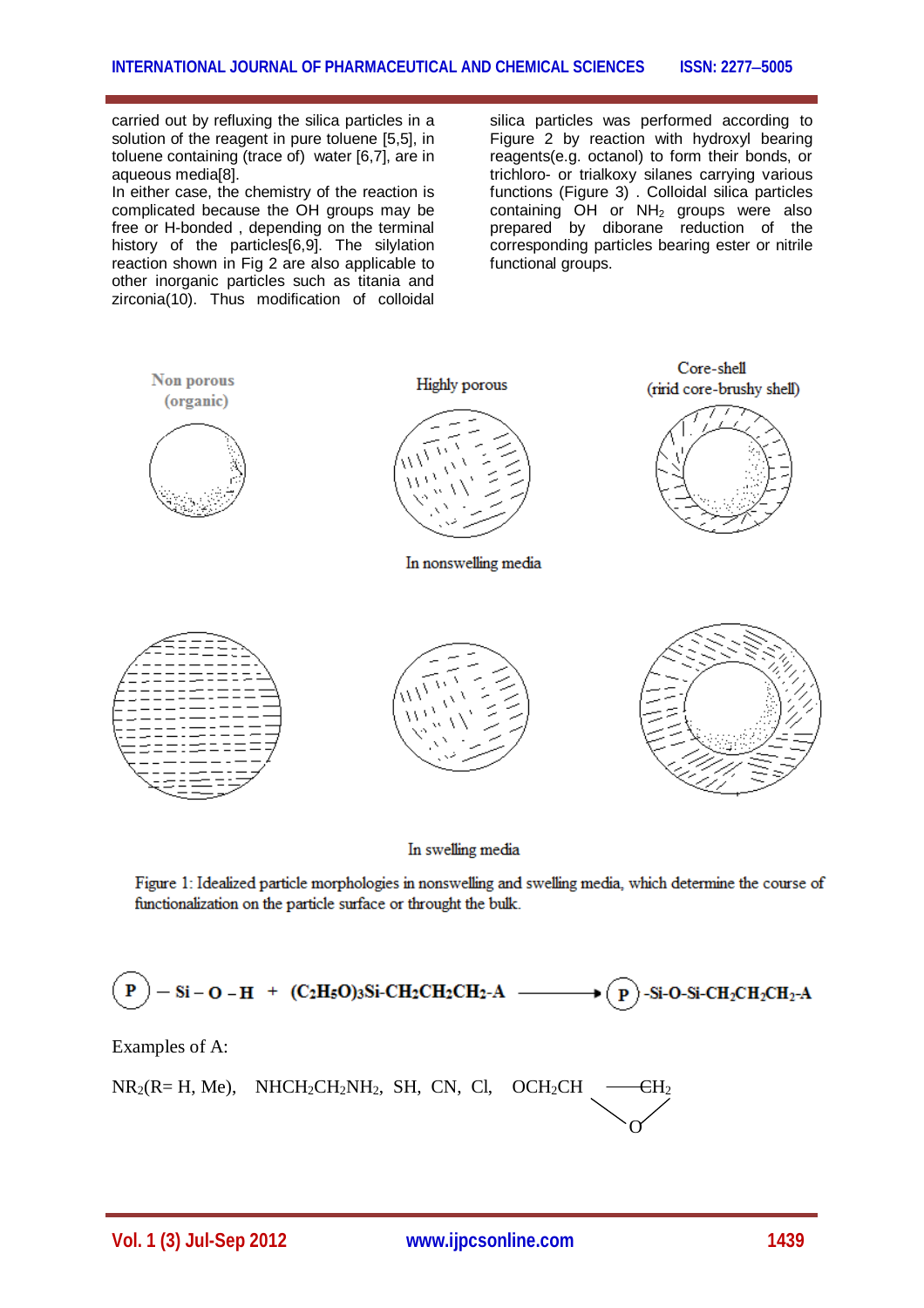

**Fig. 2: General scheme for functionalization of silica particles by commercially available triethoxysilane reagents.**



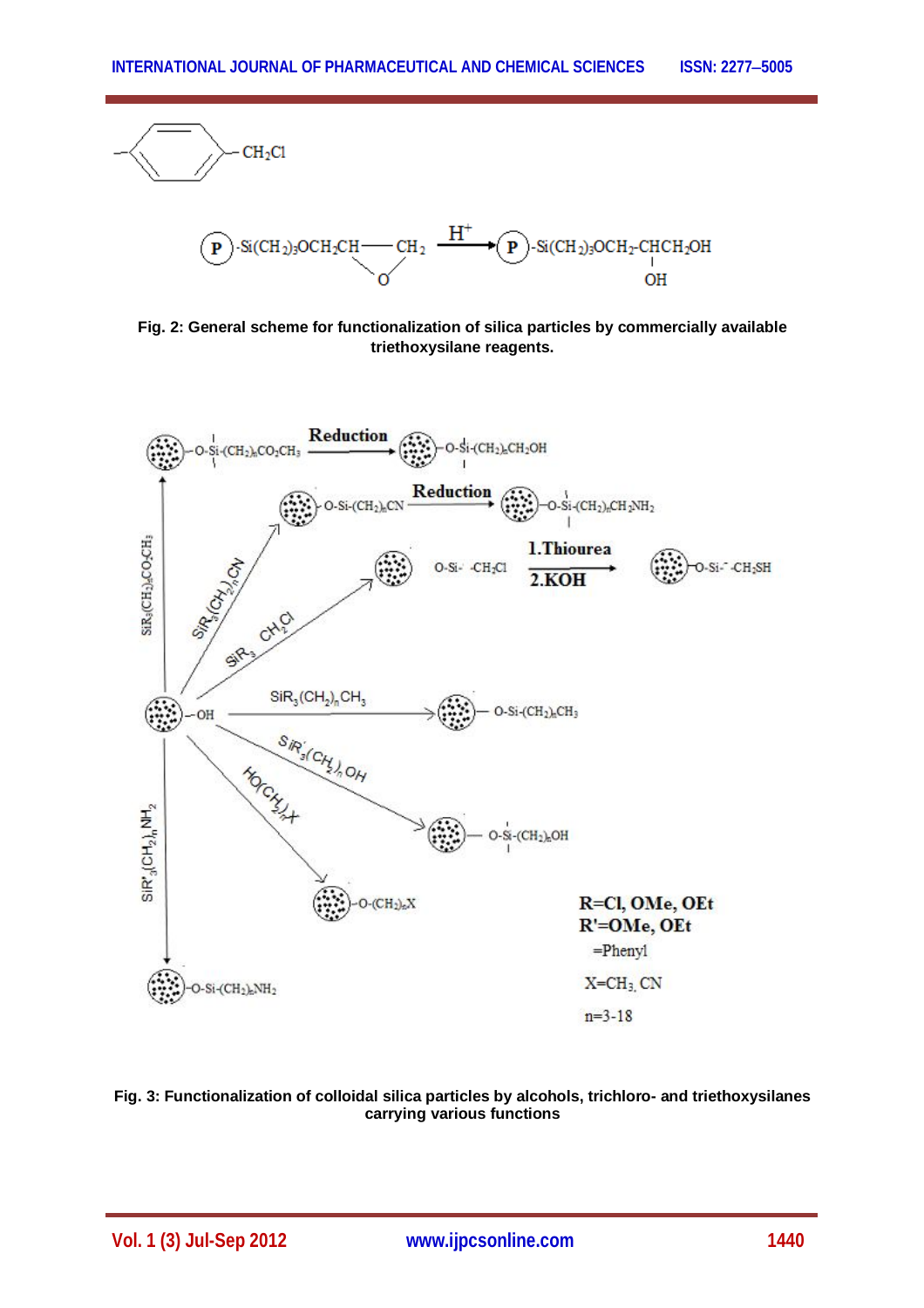Thiol functionality on the particles was formed by reaction of thiourea with chlorohexyl particles, followed by hydrolysis. Characterisation of the modified particles was accomplished by FTIR, TGA,electron microscopy for chemical analysis [ESCA], contact angle measurement, wettability and elemental analysis.Experimental conditions for reproducible particle modification include the removal of surfactant and the organic contaminants from the particles by (burning) heating at 300-400.

# **POLYSACCHARIDE MICROSPHERES**

Polysaccharides based MISs (cellulose, sepharose, sephacryl and others) generally carry primary and secondary hydroxyl groups, and those crosslinked by ephichlororhydrin (e,g. sepharose) also contain tertiary OH on the crosslinking units. The earliest examples of functionalized polysaccharides MISs are cellulose ion exchangers (Figure 4).

The use of polysaccharides based polymer supports for affinity chromatography and enzyme immobilization involves the preparation of "activated" gels, followed by the attachment of the affinity ligand or enzyme via its NH<sub>2</sub>. SH and/or OH groups. One generally useful activated intermediate for this purpose is the "active ester derivative" obtained by succinylation, followed by reaction with a phenolic or N-hydroxy compound in the presence of a carbodiimide (Figure 5). A wide range of other commonly used vactivation methods are also outlined in Figure 5.

# **POLYSTRENE MICROSPHERES**

Beaded copolymers of styrene and divinylbenzene are the common materials used for the manufacture of strongly acidic and strongly basic ion exchange resins Commercially important polystyrene ion exchangers are produced in one or two steps, as depicted in Figure 6. A variety of related chelating agents can also be produced from<br>the chloromethylated polystyrene by the chloromethylated polystyrene by processes basically similar to that of the ammonium resins shown in Figure 6.

On the basis of its chemical structure , copoly(styrene-divinylbenzene) is relatively more inert than other commonly available polymer supports. Largely for this reason ,as well as for their compatibility with organic solvents, styrene based polymer supports have been generally adapted for solid phase peptide synthesis. As mentioned above, numerous derivatives of polystyrene MISs (Figure 6) are also being studied for a wide range of other analytical, catalytic and synthetic uses.Chloromethylation (Figure6) and bromination of beaded polystyrene provide two of the most useful intermediates for the synthesis of styrene based polymer supports. It must be borne in mind, however, that both chloromethylation and bromination involve a variety of side reactions and complications, depending on experimental conditions and the desired level of functionalization.

Another frequently reported derivatization of polystyrene nano-and microspheres is diazotization (formation of  $-N=N^+X^+$ ). This is accomplished by reaction of the particles with fuming nitric acid, reduction of the resulting nitro groups on the particles by sodium dithionate, followed by reaction with sodium nitrite in acidic media.

Polystyrene MISs and monospheres carrying chloromethyl or a variety of other functional groups have also been produced by (co)polymerization of the Corresponding functional monomers.The chloromethyl nanospheres obtained in this way have been converted to a wide range of derivatives by reaction with amines,as shown in Figure 7. These and related modifications have also a relatively long history in the case of chloromethylated polystyrene MISs, and are frequently reported by different groups for different potential applications.

One particularly interesting modification of chloromethylated polystyrene MISs is the formation of  $CH<sub>2</sub>NH<sub>2</sub>$  groups on the polymer for use in solid phase peptide synthesis, and a number of different methods has been reported for this purpose. Resin beads with amino groups at the end of a spacer arm have attracted considerable interest for use in solid<br>phase synthesis and related chemical and related chemical applications.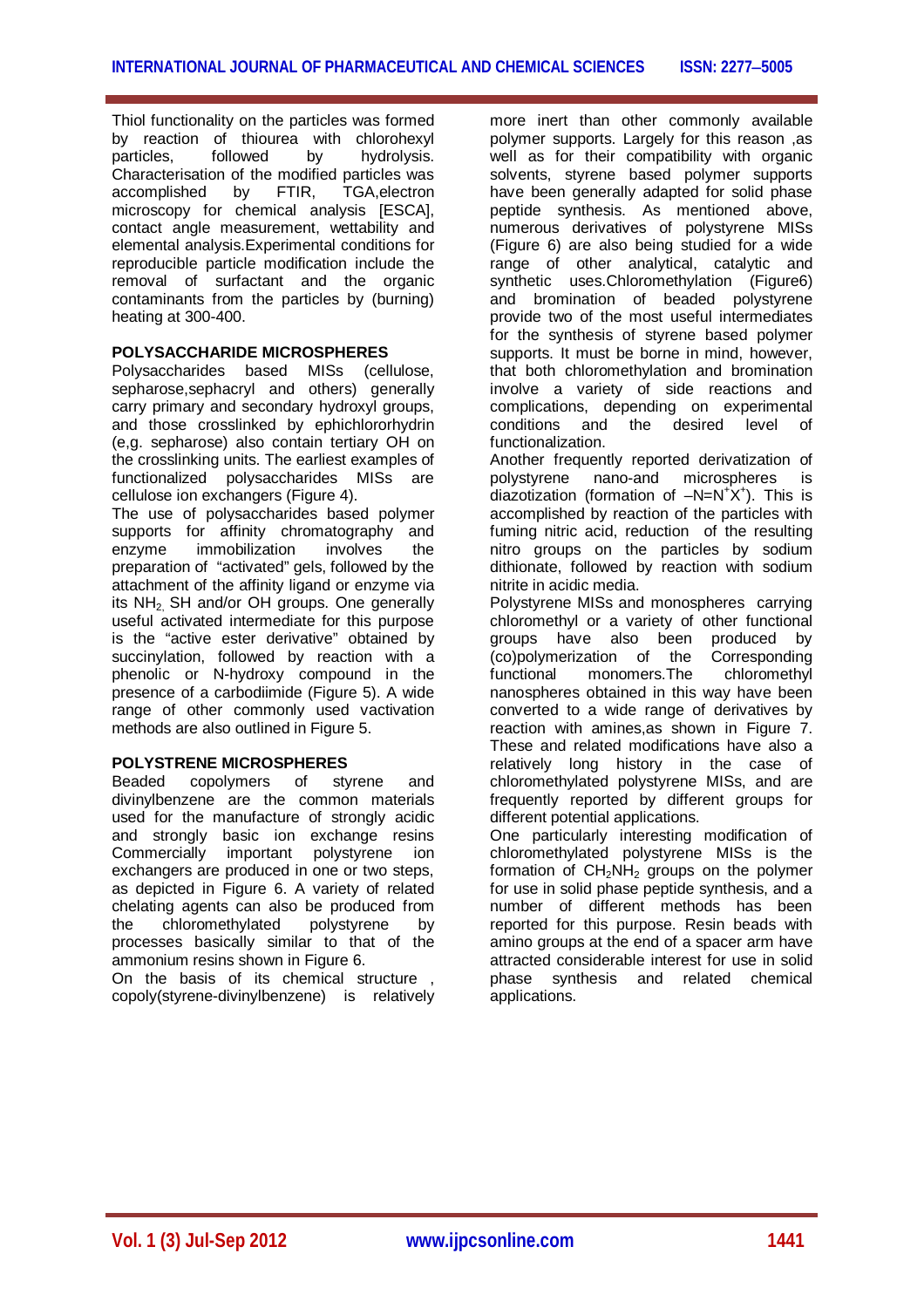

**Fig. 5: Activation and derivatization of polysaccharide microspheres**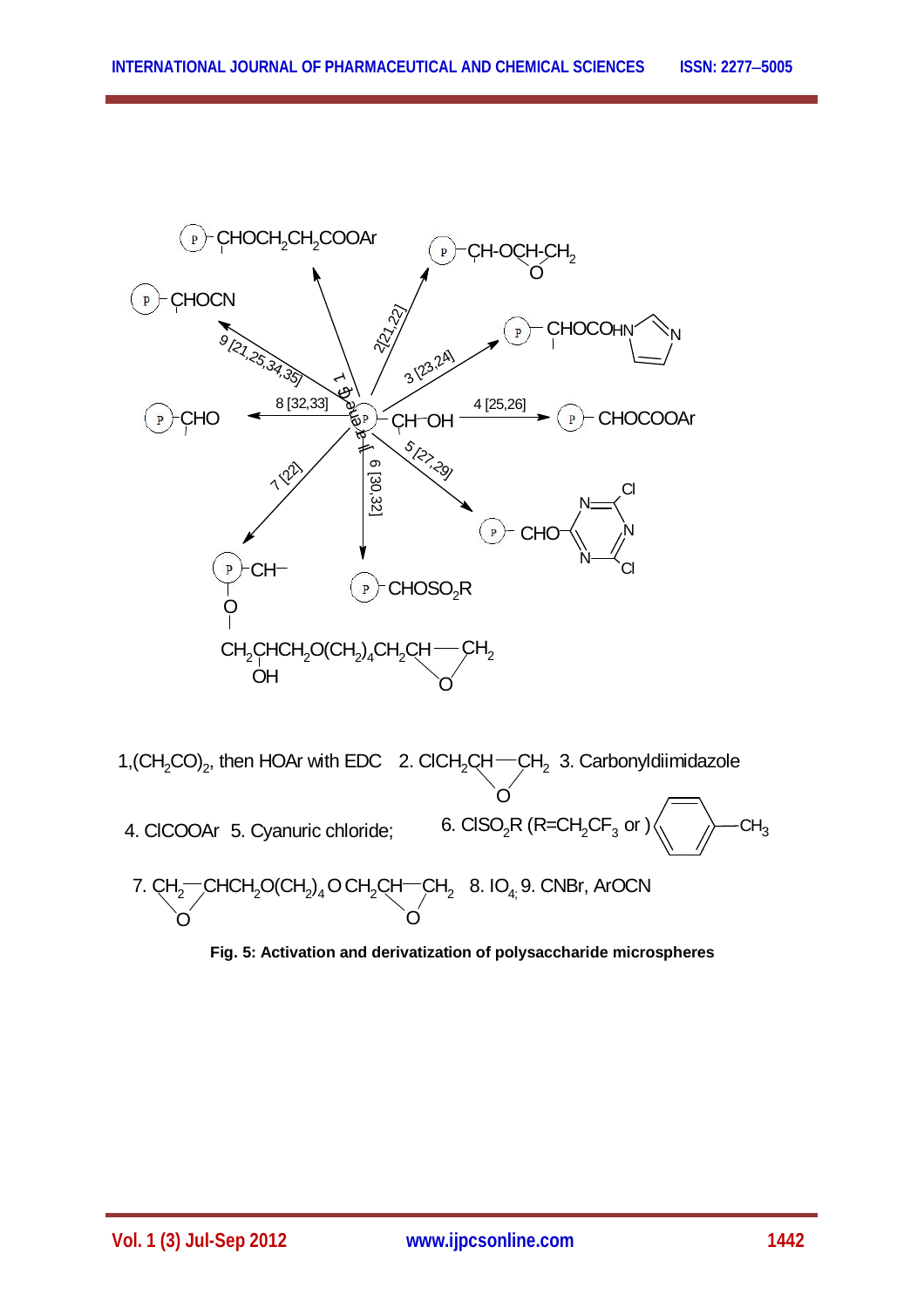

R=alkyl



 $R = (CH<sub>2</sub>CH<sub>2</sub>O)<sub>n</sub>CH<sub>3</sub>$ 



#### **POLYACRYLAMIDE MICROSPHERES**

Functionalization of micron size particles of different types of polyacrylamide (polymer supports, sorbents),including polyacrylamide (Biogel), polyacryloyl aminomethyl

dimethylacetal, polyacryloymorpholine (also as Enzacryls), poly[(trishydroxymethyl)methylacrylamide](Tris acryl) and polydimethylacrylamide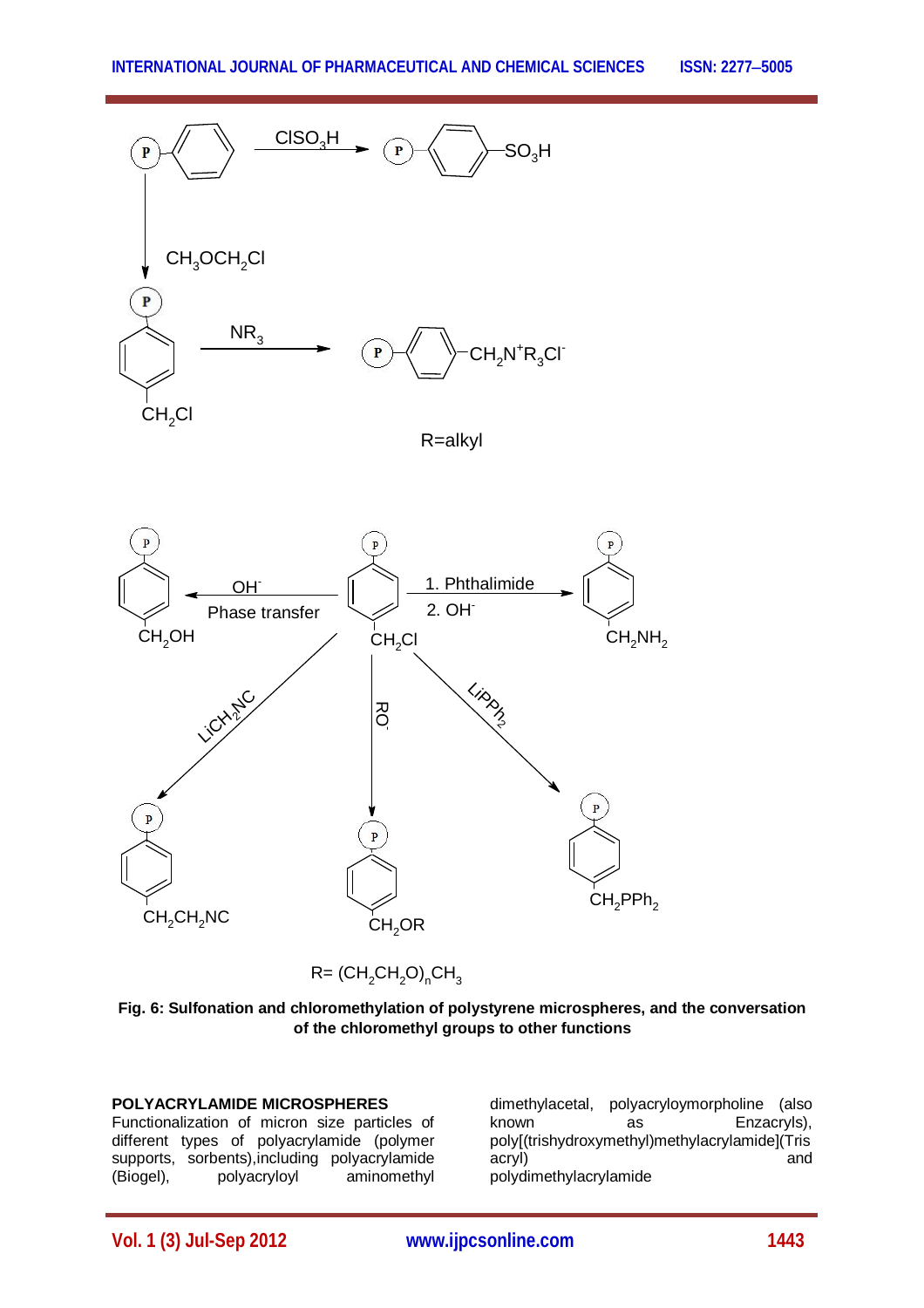(PepSyn), are well documented. The basic structures of these polymers are shown in Figure.Reports on the functionalization of nanometer size polyacrylamide particles. Derivatization of Biogel as reported by inman and Dintzis is outlined in Figure . The functionalized gels obtained in this way can be further derivatized and activated (i.e. for example and ligand attachment ) by reagents such as nitrous acid, carbodiimide and glutaraldehyde.

# **AMPHIPHILIC MICROSPHERES**

Among conventionally available polyomer MISs, those based on silica, polysaccharides or polyacrylamides have hydrophilic backbone structures, and hence are compatible with aqueous (and strongly polar)solvents and substrates; whereas those based on polystyrene or polymethacrylates have hydrophobic backbone structures and are compatible with nonaqueous and relatively nonpolar solvents and substrates . Our work on the development of hydrophobic and hydrophilic polymer supports of potential interest for solid phase synthesis and catalysis during the past 20 years has led to the idea that copolymer structures incorporating both hydrophobic and hydrophilic groups in the polymer backbone should have general solvent and substrate compatibility, and should be more generally useful. However, synthesis of well-defined copolymer MISs incorporating both hydrophobic and hydrophilic monomers (e.g. styrene and acrylamide) is impractical for reasons of copolymerization reactivity ratios and differential monomer solubility.

To this end, a new synthetic approach has been elaborated for the development of amphiphilic MISs based on an indirect route and chemistry of active esters (active ester synthesis or leaving group substitution,) According to this method, a well – defined beaded copolymer of styrene and an activated

acrylate with approximately alterating comonomer units in the backbone is produced by suspension polymerization, followed by displacement of the activating (or leaving) groups on the polymer by or more suitable choosen nucleophiles carrying the desired structure "A<sup>1</sup>" or functionally "A".

As can be seen in Figure, the functional residue "A" can be positioned at the end of a spacer arm "B". In addition, the choice of the structural residue  $(A^1)$  offers the possibility of "tailoring" the composition of the copolymer support as may be desired for various specific applications. However , it should be noted that when  $A^1$ =NH<sub>2</sub> in Figure, i.e. the generation of unsubstituted amide residues  $(CONH<sub>2</sub>)$  on the polymer, aminolysis leads to the formation of highly rigid matrixes, probably due to very strong H-bonding within the hydrophobic environment of styrene residues.

Typical examples of amphiphilic functional MISs readily available by the new synthetic approach and the range of functional groups which can be introduced in to the polymer is virtually unlimited. In the case of polymer support with low degrees of functionality  $(< 1$  $mmol/g$ ), the reaction sequence  $(1,HA^1)$ ;  $2,$ HBA) is more conveinient, except when  $HA^1$ is a volatail compound (e.g. dimethylamine). There is a possibility that a fraction of the reactive sites generated on the resin initially may be relatively more accessibly than those introduce at the end. Accordingly, the reaction sequence  $(1, HBA; 2, HA^1)$  is preferable in principle. However, the practical significance of this differential accessibility may depend on the particular application involved. The possibility of generating reacting sites with relatively low accessibility is of special interest in the design and study of site isolation on the polymer support.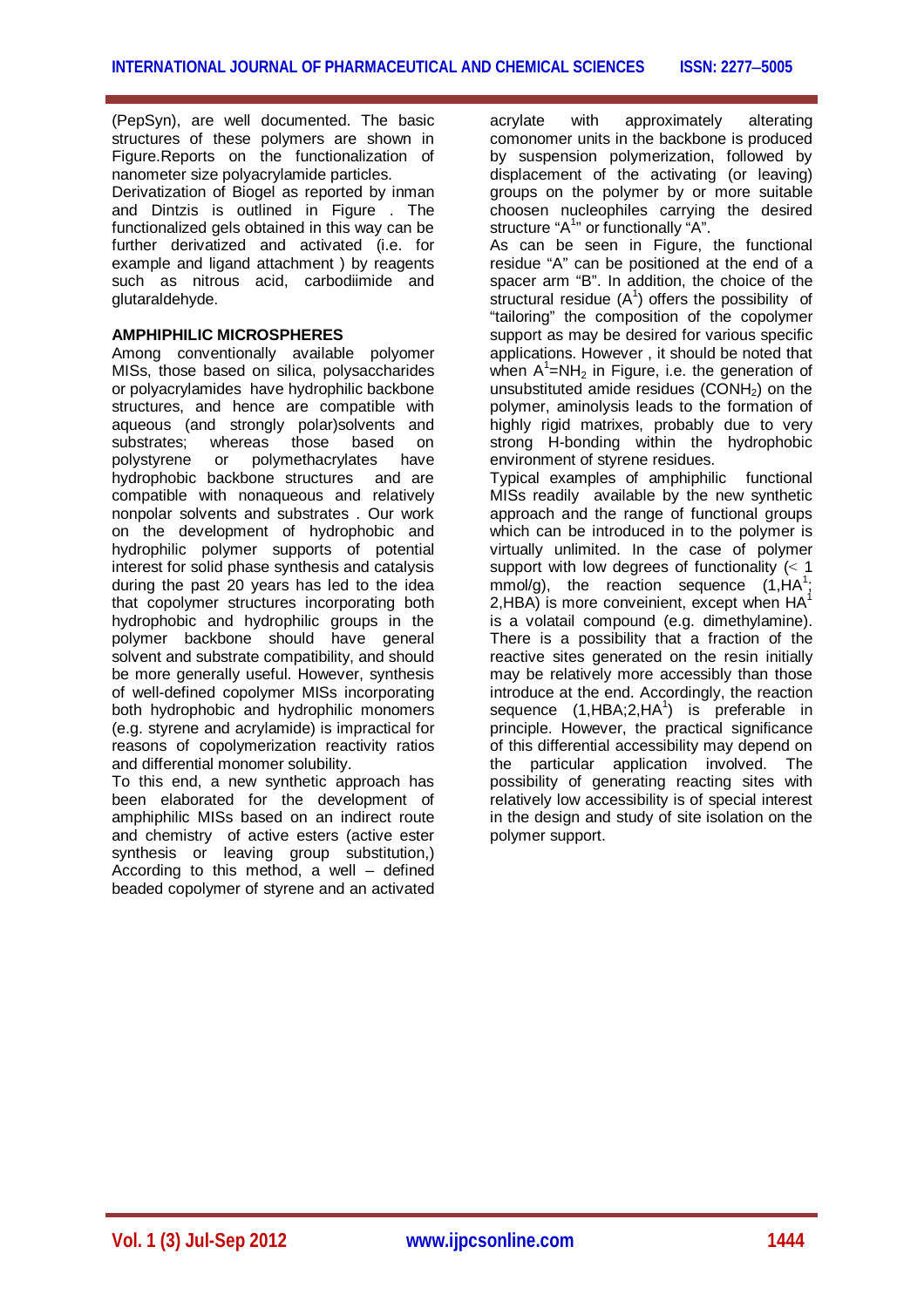

**Fig.7: Functionalization of chloromethylated polystyrene nanospheres by amines**

# **REFERENCES**

- 1. Arshady R. Desk Reference of functional polymers: Synthesis and Applications, Amer Chem Soc, Washington DC, 1997
- 2. Arshady R. Suspension, emulsion and dispersion polymerization: A methodological survey, Colloid polm Sci. 1922;270:717-32
- 3. Raymond PWS. Silica Gel and Bonded Phases: Their Production, Properties, and Use in LC, Wiley & Sons, New York & London, 1993<br>E.Grushka. Bonded Stati
- 4. E.Grushka. Bonded Stationary Phases in Chromatography, Ann Arbor Sci. Publ., Ann Arbor, MI., 1974
- 5. Arshady R. Beaded polymer supports and gels: Part 2. Phsicochemical criteria and functionalization, J. Chromatogr. 1991;586:199-219
- 6. Lynn M, Filbert AM, and Grushka E. Bonded Stationary Phases in Chromatography, Ann Arbor Sci. Publ., Ann Arbor, MI., 1974;1-11
- 7. Allum KG, Hancock RD, Howell Y, McKenzie S, Pikethly RC and Robinson P J. supported transition metal complexes, II, Silica as the support, J Organoment. Chem. 1975;87:203-16
- 8. Walters RR. in Dean P D G, Johnson W S, Middle F A (Eds.), Affinity chromatography : A Practical